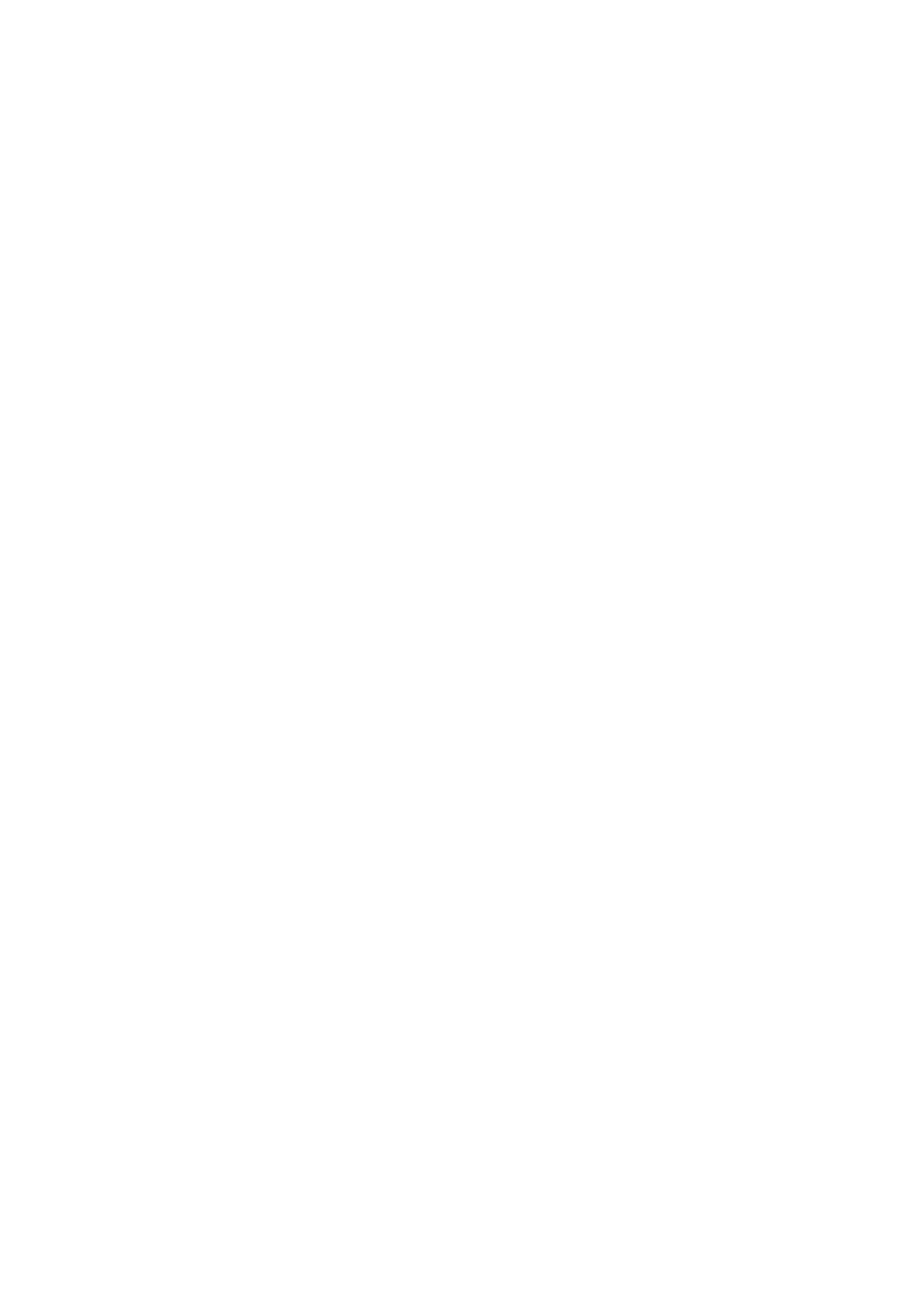

## **DRAFT TAXATION (IMPLEMENTATION) (INTERNATIONAL TAX COMPLIANCE) (COMMON REPORTING STANDARD) (AMENDMENT) (JERSEY) REGULATIONS 201-**

## **REPORT**

The Draft Taxation (Implementation) (International Tax Compliance) (Common Reporting Standard) (Amendment) (Jersey) Regulations 201- is required to implement recommendations arising from a review of whether the principal Regulations, the Taxation (Implementation) (International Tax Compliance) (Common Reporting Standard) (Jersey) Regulations 2015, were fully in accordance with the requirements of the International Common Reporting Standard on the automatic exchange of information (AEOI) which review was carried out by the OECD Global Forum Secretariat and AEOI Working Group.

## **Collective responsibility under Standing Order 21(3A)**

The Council of Ministers has a single policy position on this proposition, and as such, all Ministers are bound by the principle of collective responsibility to support the proposition, as outlined in the Code of Conduct and Practice for Ministers and Assistant Ministers [\(R.11/2015](http://www.statesassembly.gov.je/AssemblyReports/2015/R.11-2015.pdf) refers).

## **Financial and manpower implications**

There are no financial or manpower implications for the States arising from the proposed draft amending Regulations.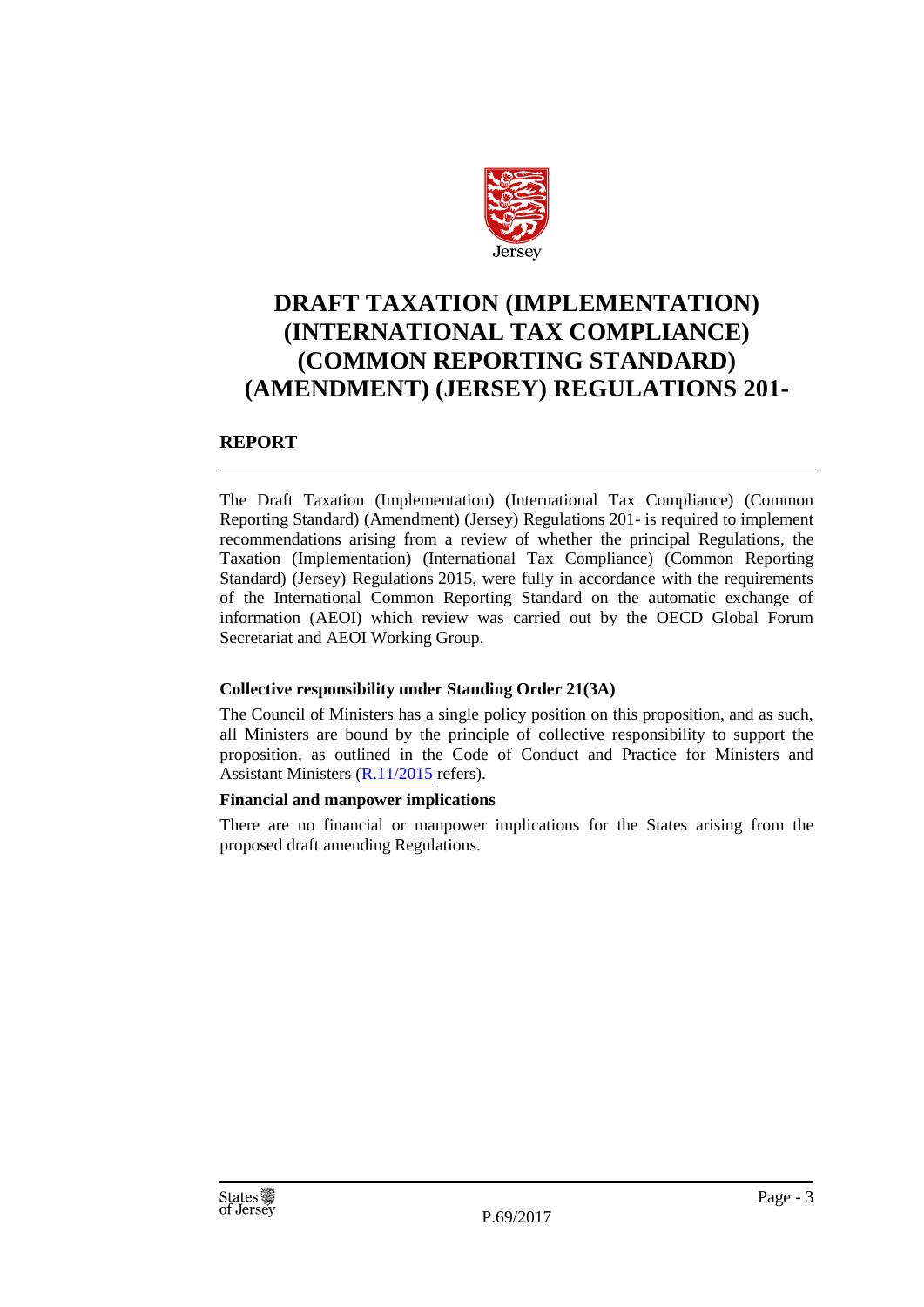## **Explanatory Note**

These Regulations amend the Taxation (Implementation) (International Tax Compliance) (Common Reporting Standard) (Jersey) Regulations 2015 (the "principal Regulations" as defined in *Regulation 1*).

*Regulation 2* amends Regulation 1 of the principal Regulations to remove the discretion of a reporting financial institution to use, as an alternative to a definition in the CRS (as defined in Regulation 1 of the principal Regulations) of a word or expression used in the principal Regulations, a definition of that word or expression in any other international agreement if Jersey and a participating jurisdiction is, or has been, a party to that other international agreement and that other international agreement provides for automatic exchange of information.

*Regulation 3* amends Regulation 5 of the principal Regulations to change the period for which records are required to be kept from 6 years beginning with the end of the year in which the requirements applied to the reportable accounts to at least 5 years after the end of the period within which the reporting financial institution must report the information required to be reported.

*Regulation 4* inserts new Regulation 12A into the principal Regulations. New Regulation 12A requires the Comptroller of Taxes to take into account the CRS and related commentaries on the CRS published on the OECD's website in determining whether a person is liable to a penalty under the principal Regulations.

*Regulation 5* sets out the title of these Regulations and provides that they shall come into force 7 days after they are made.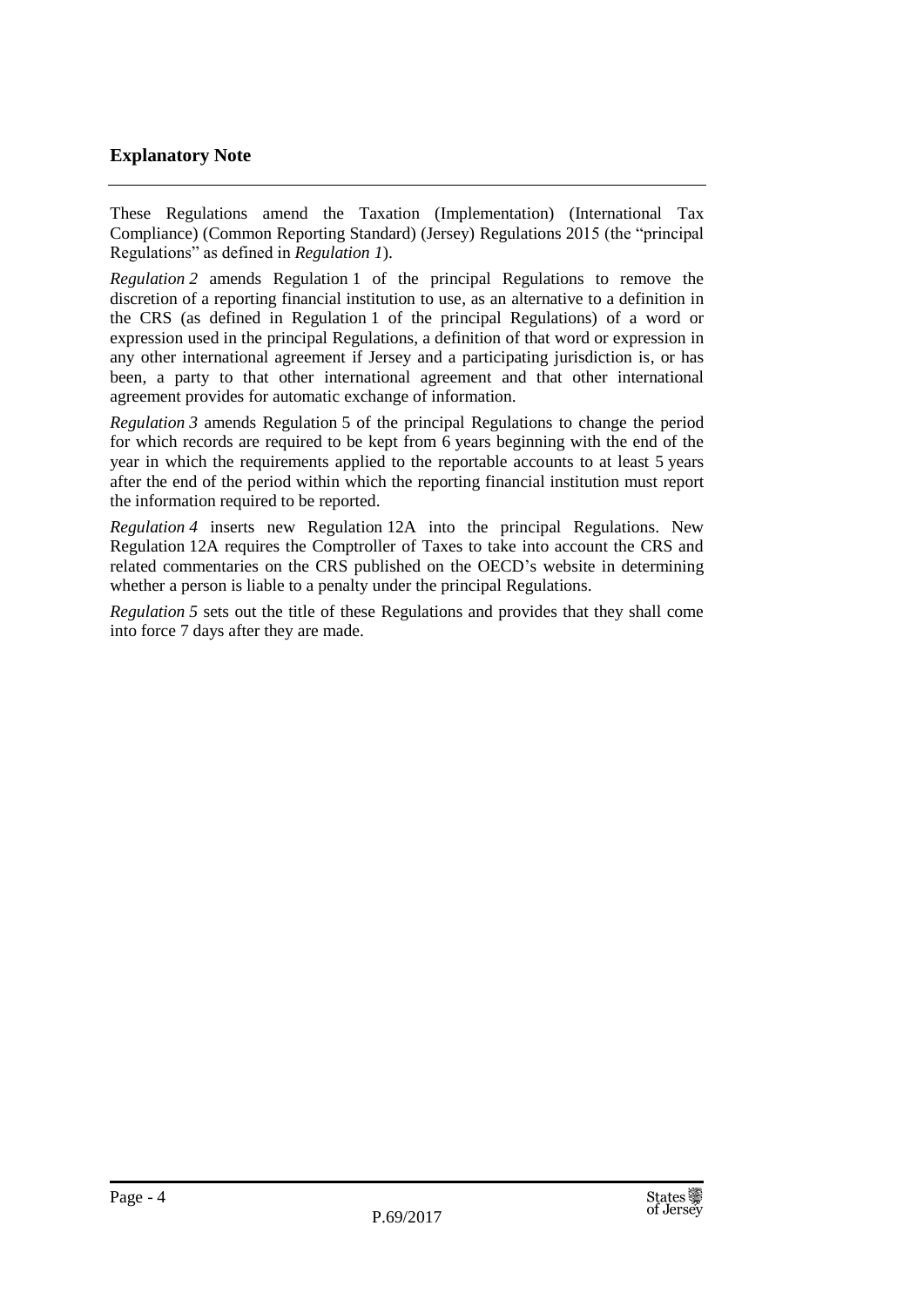

# **DRAFT TAXATION (IMPLEMENTATION) (INTERNATIONAL TAX COMPLIANCE) (COMMON REPORTING STANDARD) (AMENDMENT) (JERSEY) REGULATIONS 201-**

## **Arrangement**

## **Regulation**

| $1 -$          |  |
|----------------|--|
| $\overline{2}$ |  |
| $3^{\circ}$    |  |
| $\overline{4}$ |  |
| 5 <sup>5</sup> |  |
|                |  |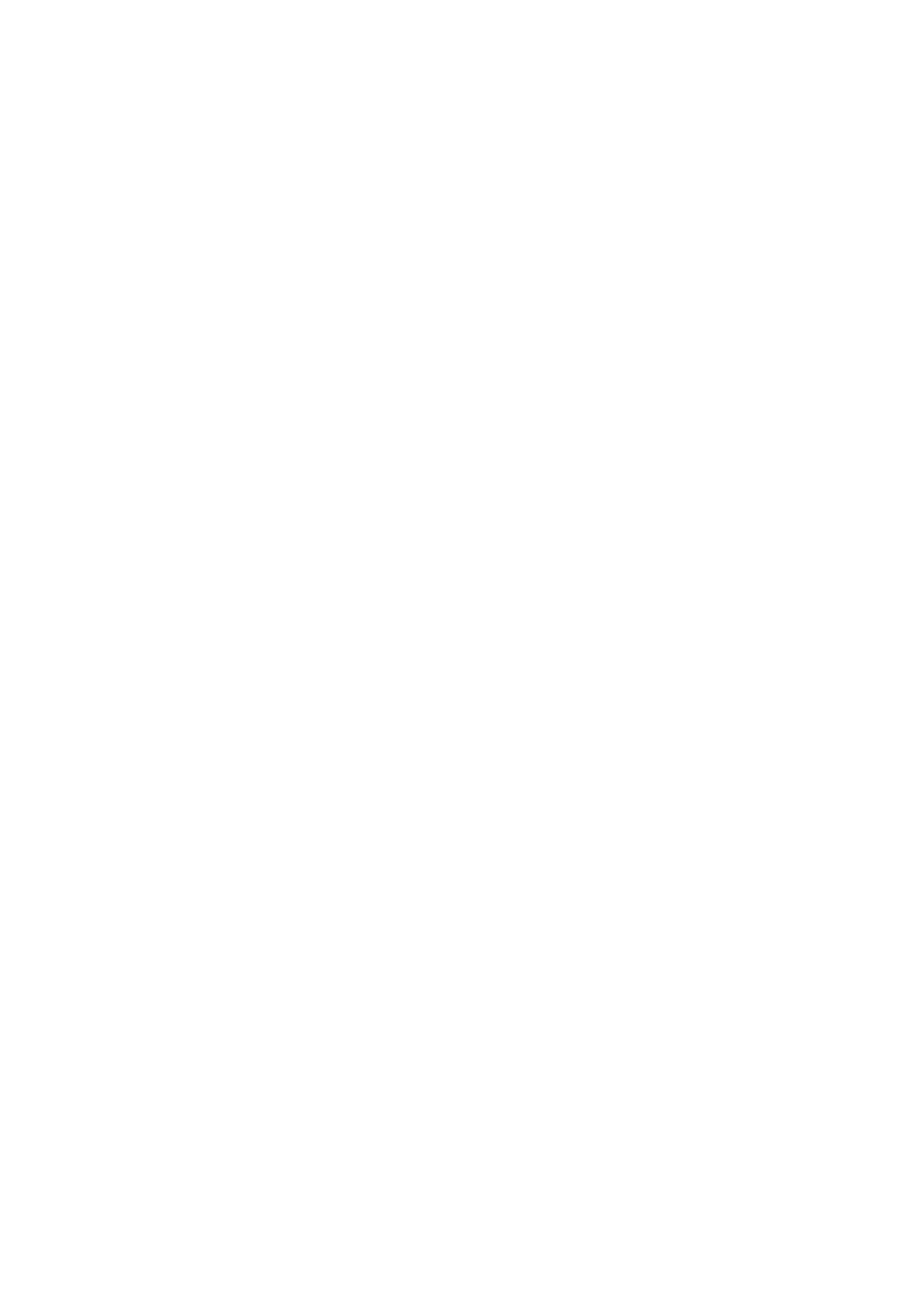

## **DRAFT TAXATION (IMPLEMENTATION) (INTERNATIONAL TAX COMPLIANCE) (COMMON REPORTING STANDARD) (AMENDMENT) (JERSEY) REGULATIONS 201-**

*Made [date to be inserted] Coming into force [date to be inserted]*

**THE STATES**, in pursuance of Article 2 of the Taxation (Implementation) (Jersey) Law 2004<sup>1</sup> , have made the following Regulations –

## <span id="page-6-0"></span>**1 Interpretation**

In these Regulations "principal Regulations" means the Taxation (Implementation) (International Tax Compliance) (Common Reporting Standard) (Jersey) Regulations 2015<sup>2</sup>.

## <span id="page-6-1"></span>**2 Regulation 1 amended**

In Regulation 1 of the principal Regulations, for paragraph (5) there shall be substituted the following paragraph –

"(5) A word or expression used in these Regulations which is defined in the CRS has the meaning given in the CRS.".

## <span id="page-6-2"></span>**3 Regulation 5 amended**

In Regulation  $5(1)(b)$  of the principal Regulations, for the words "6 years" beginning with the end of the year in which the requirements applied to the reportable accounts" there shall be substituted the words "at least 5 years after the end of the period within which the reporting financial institution must report the information required to be reported".

## <span id="page-6-3"></span>**4 Regulation 12A inserted**

After Regulation 12 of the principal Regulations there shall be inserted the following Regulation –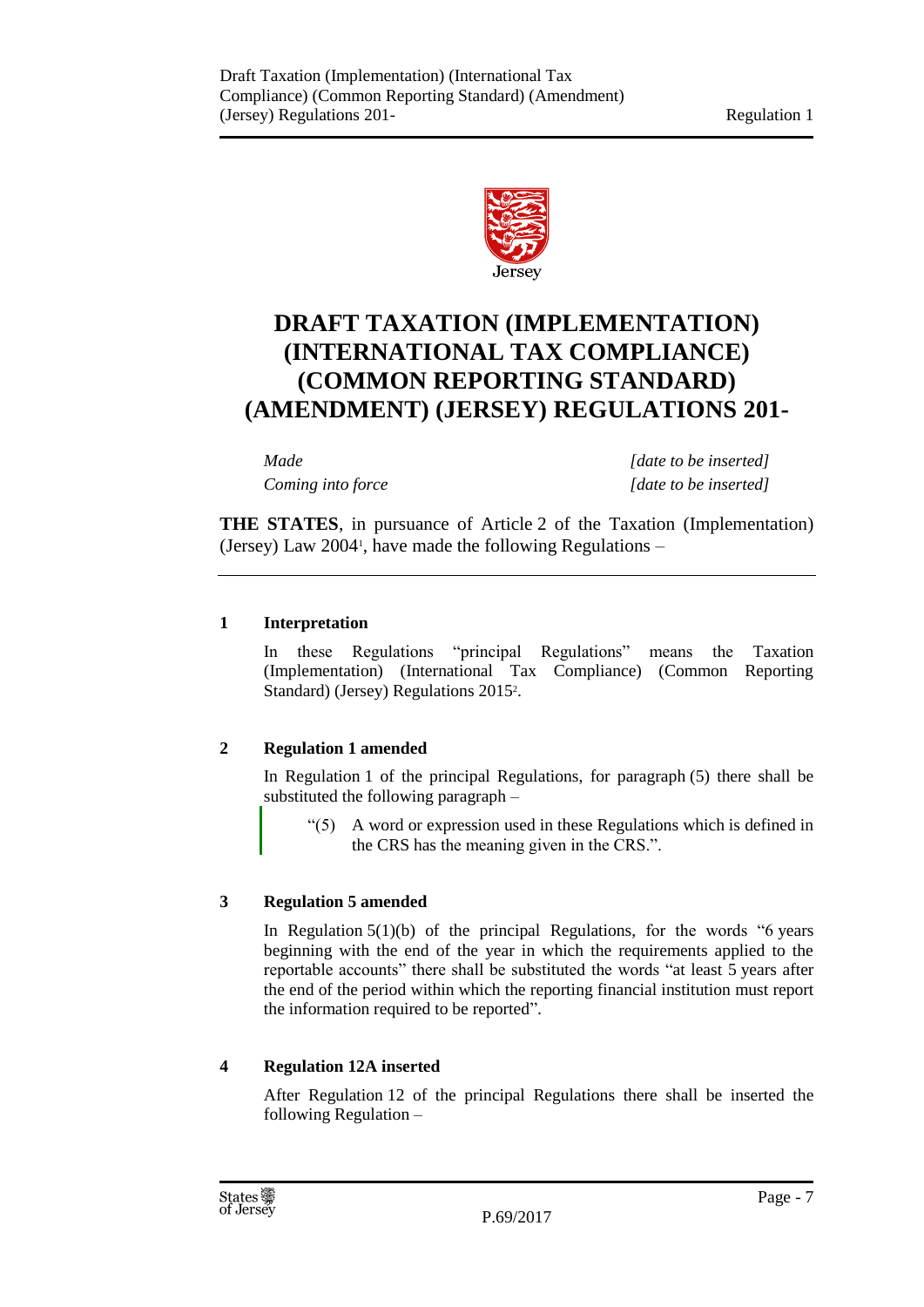#### **"12A Matters to be taken into account in determining liability to penalties**

In determining whether a person is liable to a penalty under these Regulations, the Comptroller shall take into account –

- (a) the CRS; and
- (b) related commentaries on the CRS published on the OECD's website.".

#### <span id="page-7-0"></span>**5 Citation and commencement**

These Regulations may be cited as the Taxation (Implementation) (International Tax Compliance) (Common Reporting Standard) (Amendment) (Jersey) Regulations 201- and shall come into force 7 days after they are made.